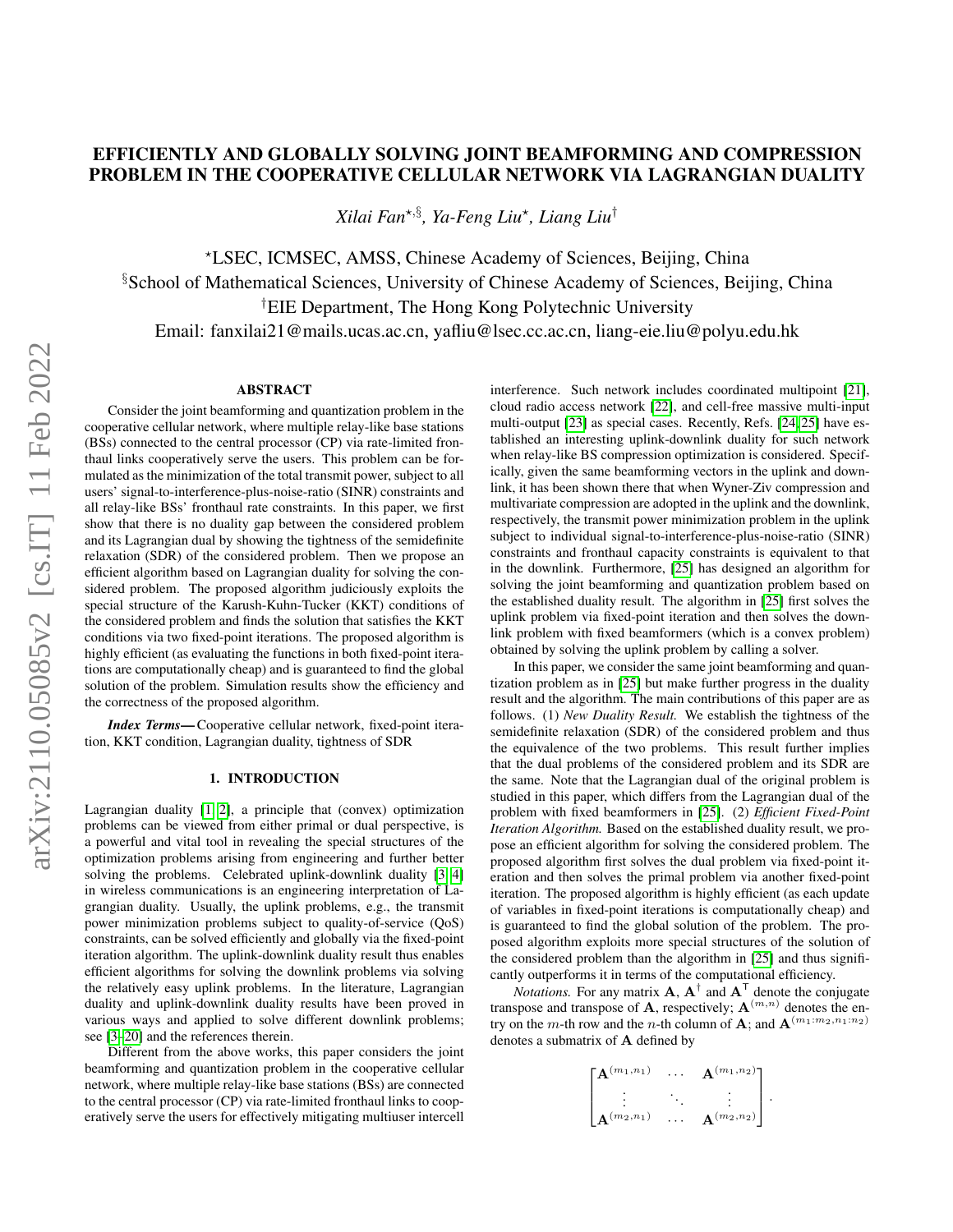For two matrices  $A_1$  and  $A_2$  of appropriate sizes ,  $A_1 \bullet A_2$  denotes the trace of  $\mathbf{A}_1 \mathbf{A}_2$ . We use  $\mathcal{CN}(\mathbf{0}, \mathbf{Q})$  to denote the complex Gaussian distribution with zero mean and covariance Q. Finally, we use I to denote the identity matrix of an appropriate size, 0 to denote an all-zero matrix of an appropriate size, and  $\mathbf{E}_m$  to denote the square all-zero matrix except its  $m$ -th diagonal entry being one.

# 2. SYSTEM MODEL AND PROBLEM FORMULATION

#### 2.1. System Model

Consider a cooperative cellular network consisting of one CP and M single-antenna relay-like BSs (will be called relays for short later), which cooperatively serve  $K$  single-antenna users. In such network, all users and relays are connected by noisy wireless channels and all relays and the CP are connected by noiseless fronhaul links of finite rate. Let  $M$  and  $K$  denote the sets of the relays and the users, respectively.

We first introduce the compression model from the CP to the relays. The transmitted signal at the CP is  $\tilde{\boldsymbol{x}} = \sum_{k=1}^{K} v_k s_k$ , where  $v_k = [v_{k,1}, \ldots, v_{k,M}]^\mathsf{T}$  is an  $M \times 1$  beamforming vector and  $s_k \sim$  $\mathcal{CN}(0, 1)$  is the information signal for user k. Because of the limited capacities of the fronthaul links, the signal from the CP to the relays need to be first compressed before transmitted. Let the compression error be  $e = [e_1, \ldots, e_m]^\mathsf{T} \sim \mathcal{CN}(\mathbf{0}, \mathbf{Q})$ , where  $\mathbf Q$  is the covariance matrix to be designed. Then the received signal at relay  $m$  is  $x_m = \sum_{k=1}^{K} v_{k,m} s_k + e_m$ . The channel model from the relays to the users is  $y_k = \sum_{m=1}^{M} h_{k,m} x_m + z_k$ , where  $y_k$  is the signal received by user k,  $x_m$  is the signal transmitted by relay m,  $h_{k,m}$ is the channel coefficient from relay m to user k, and  $\{z_k\}$  are independent and identically distributed (i.i.d.) additive Gaussian noise distributed as  $\mathcal{CN}(0, \sigma^2)$ .

Under the above model, the received signal at user  $k$  is

$$
y_k = \mathbf{h}_k^{\dagger} \left( \sum_{i=1}^K \mathbf{v}_i s_i \right) + \mathbf{h}_k^{\dagger} \mathbf{e} + z_k, \tag{1}
$$

where  $\mathbf{h}_k = [h_{k,1}, \dots, h_{k,M}]^\dagger$  is the channel vector of user k. Then the total transmit power of all the relays is  $\sum_{k=1}^K \| \bm{v}_k \|^2 + \mathbf{Q} \bullet \mathbf{I};$  the SINR of user  $k$  is

$$
\frac{|\boldsymbol{h}_k^{\dagger} \boldsymbol{v}_k|^2}{\sum_{j \neq k} |\boldsymbol{h}_k^{\dagger} \boldsymbol{v}_j|^2 + \boldsymbol{h}_k^{\dagger} \mathbf{Q} \boldsymbol{h}_k + \sigma^2}, \ \forall \ k \in \mathcal{K};
$$
 (2)

and the compression rate of relay  $m$  under the multivariate compression strategy [\[26\]](#page-4-10) is

$$
\log_2 \frac{\sum_{k=1}^K |v_{k,m}|^2 + \mathbf{Q}^{(m,m)}}{\mathbf{Q}^{(m:M,m:M)}/\mathbf{Q}^{(m+1:M,m+1:M)}}, \ \forall \ m \in \mathcal{M}.
$$
 (3)

In the above,  $\mathbf{Q}^{(m:M,m:M)} / \mathbf{Q}^{(m+1:M,m+1:M)}$  is the Schur complement of the block  $\mathbf{Q}^{(m+1:M,m+1:M)}$  of  $\mathbf{Q}^{(m:M,m:M)}$ , which is equal to  $\mathbf{Q}^{(m,m)}\!-\!\mathbf{Q}^{(m,m+1:M)}(\mathbf{Q}^{(m+1:M,m+1:M)})^{-1}\mathbf{Q}^{(m+1:M,m)}.$ 

#### 2.2. Problem Formulation

Now we are ready to present the problem formulation. Given a set of SINR targets  $\{\gamma_k\}$  and a set of fronthaul capacities  $\{C_m\}$ , the interested optimal joint beamforming and compression problem, which minimizes the total transmit power subject to all users' SINR

constraints and all relays' fronthaul capacity constraints, is as follows [\[25\]](#page-4-9):

<span id="page-1-0"></span>
$$
\min_{\{v_k\},\mathbf{Q}} \quad \sum_{k=1}^K \|v_k\|^2 + \mathbf{Q} \cdot \mathbf{I}
$$
\n
$$
\text{s.t.} \quad \frac{|\mathbf{h}_k^\dagger v_k|^2}{\sum_{j\neq k} |\mathbf{h}_k^\dagger v_j|^2 + \mathbf{h}_k^\dagger \mathbf{Q} \mathbf{h}_k + \sigma^2} \ge \gamma_k, \ \forall \ k \in \mathcal{K},
$$
\n
$$
\log_2 \frac{\sum_{k=1}^K |v_{k,m}|^2 + \mathbf{Q}^{(m,m)}}{\mathbf{Q}^{(m:M,m:M)}/\mathbf{Q}^{(m+1:M,m+1:M)}} \le C_m, \ \forall \ m \in \mathcal{M},
$$
\n
$$
\mathbf{Q} \succeq \mathbf{0}. \tag{4}
$$

Let  $\mathbf{H}_k = \boldsymbol{h}_k \boldsymbol{h}_k^{\dagger}$  for all  $k$  and  $\eta_m = 2^{C_m}$  for all  $m$ . By [\[25,](#page-4-9) Propostion 4], problem [\(4\)](#page-1-0) is equivalent to the following problem:

$$
\min_{\{v_k\},\mathbf{Q}} \sum_{k=1}^{K} ||v_k||^2 + \mathbf{Q} \cdot \mathbf{I}
$$
\ns.t. 
$$
v_k^{\dagger} \mathbf{H}_k v_k - \gamma_k \left( \sum_{j \neq k} v_j^{\dagger} \mathbf{H}_k v_j + \mathbf{Q} \cdot \mathbf{H}_k + \sigma^2 \right) \ge 0, \forall k \in \mathcal{K},
$$
\n
$$
\eta_m \begin{bmatrix} 0 & 0 \\ 0 & \mathbf{Q}^{(m:M,m:M)} \end{bmatrix} - \mathbf{E}_m^{\dagger} \left( \sum_{k=1}^{K} v_k v_k^{\dagger} + \mathbf{Q} \right) \mathbf{E}_m \succeq \mathbf{0},
$$
\n
$$
\forall m \in \mathcal{M},
$$
\n
$$
\mathbf{Q} \succeq \mathbf{0}.
$$
\n(P)

In the following section, we shall focus on problem (P) and design an efficient algorithm for solving it.

### 3. PROPOSED ALGORITHM VIA LAGRANGIAN DUALITY

#### 3.1. Tightness of SDR of (P)

Problem (P) is a separable homogeneous quadratically constrained quadratic program. A well-known technique to tackle such problem is the SDR [\[27\]](#page-4-11). Applying the SDR technique to (P), we obtain

<span id="page-1-1"></span>
$$
\min_{\{\mathbf{V}_k\},\mathbf{Q}} \quad \sum_{k=1}^K \mathbf{V}_k \bullet \mathbf{I} + \mathbf{Q} \bullet \mathbf{I}
$$
\n
$$
\text{s.t.} \quad a_k(\{\mathbf{V}_k\},\mathbf{Q}) \ge 0, \ \forall \, k \in \mathcal{K},
$$
\n
$$
\mathbf{B}_m(\{\mathbf{V}_k\},\mathbf{Q}) \ge 0, \ \forall \, m \in \mathcal{M},
$$
\n
$$
\mathbf{V}_k \succeq \mathbf{0}, \ \forall \, k \in \mathcal{K},
$$
\n
$$
\mathbf{Q} \succeq \mathbf{0},
$$
\n(5)

where

$$
a_k(\left\{ \mathbf{V}_k \right\},\mathbf{Q}) = \mathbf{V}_k \bullet \mathbf{H}_k - \gamma_k \left( \sum_{j \neq k} \mathbf{V}_j \bullet \mathbf{H}_k + \mathbf{Q} \bullet \mathbf{H}_k + \sigma^2 \right),
$$
  

$$
\mathbf{B}_m(\left\{ \mathbf{V}_k \right\},\mathbf{Q}) = \eta_m \begin{bmatrix} \mathbf{0} & \mathbf{0} \\ \mathbf{0} & \mathbf{Q}^{(m:M,m:M)} \end{bmatrix} - \mathbf{E}_m^{\dagger} \left( \sum_{k=1}^K \mathbf{V}_k + \mathbf{Q} \right) \mathbf{E}_m.
$$

The Lagrangian dual of problem [\(5\)](#page-1-1) is

$$
\begin{aligned}\n&\max_{\{\beta_k\},\{\mathbf{\Lambda}_m\}} \sum_{k=1}^K (\gamma_k \sigma^2) \beta_k \\
&\text{s.t.} \qquad \mathbf{C}_k(\{\beta_k\},\{\mathbf{\Lambda}_m\}) - \beta_k \mathbf{H}_k \succeq \mathbf{0}, \ \ \forall \ k \in \mathcal{K}, \\
&\mathbf{D}(\{\beta_k\},\{\mathbf{\Lambda}_m\}) \succeq \mathbf{0}, \\
&\beta_k \geq 0, \ \forall \ k \in \mathcal{K}, \\
&\mathbf{\Lambda}_m \succeq \mathbf{0}, \ \forall \ m \in \mathcal{M},\n\end{aligned}
$$
\n(6)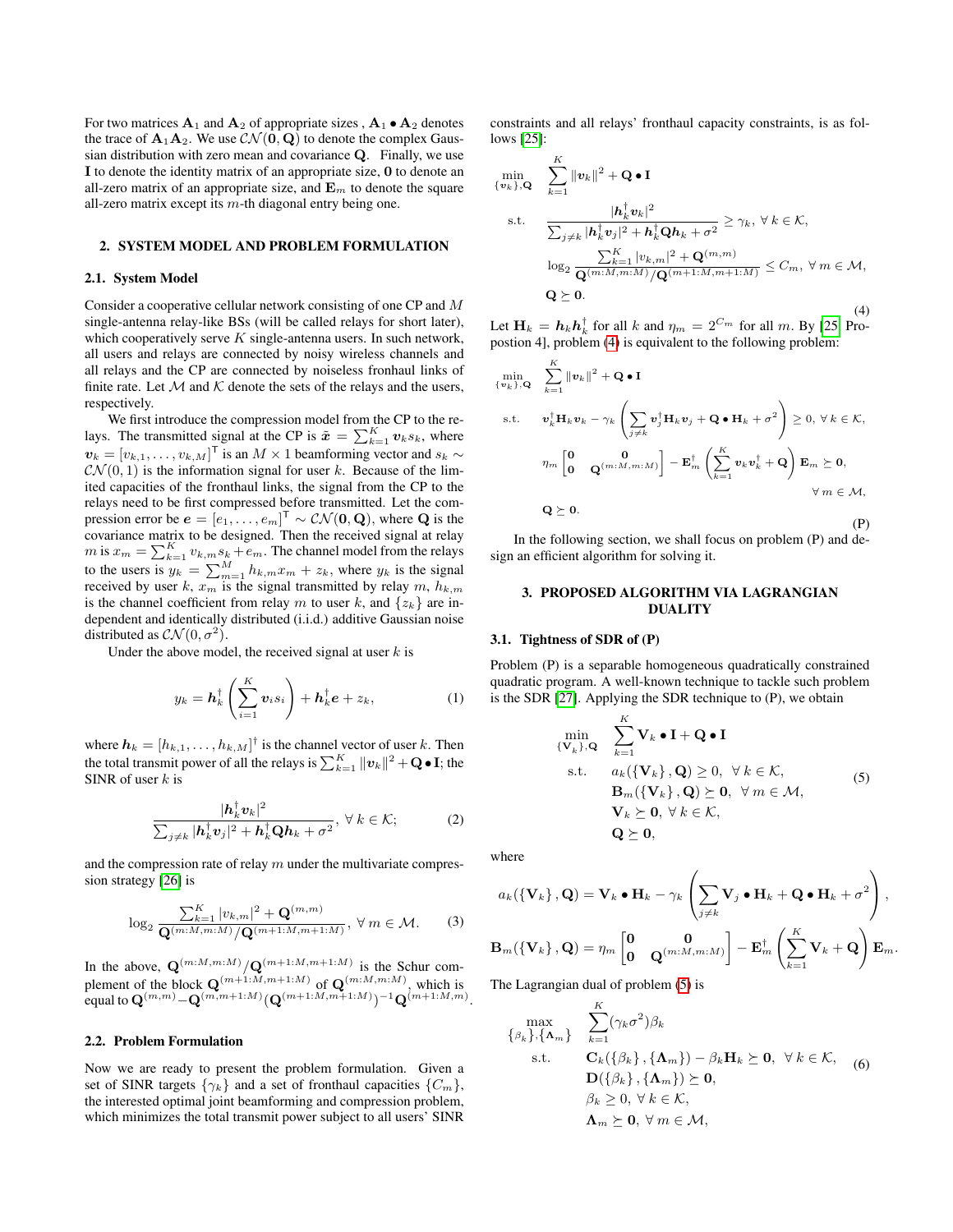where  $\beta_k$  is the dual variable associated with the k-th SINR con-straint in [\(5\)](#page-1-1),  $\Lambda_m$  is the dual variable associated with the m-th fronthaul capacity constraint in [\(5\)](#page-1-1), and

$$
\mathbf{C}_{k}(\{\beta_{k}\},\{\mathbf{\Lambda}_{m}\})=\mathbf{I}+\sum_{m=1}^{M}\mathbf{E}_{m}^{\dagger}\mathbf{\Lambda}_{m}\mathbf{E}_{m}+\sum_{j\neq k}\beta_{j}\gamma_{j}\mathbf{H}_{j},
$$

$$
\mathbf{D}(\{\beta_{k}\},\{\mathbf{\Lambda}_{m}\})=\mathbf{I}-\sum_{m=1}^{M}\eta_{m}\begin{bmatrix}\mathbf{0} & \mathbf{0} \\ \mathbf{0} & \mathbf{\Lambda}_{m}^{(m:M,m:M)}\end{bmatrix} + \sum_{k=1}^{K}\beta_{k}\gamma_{k}\mathbf{H}_{k}+\sum_{m=1}^{M}\mathbf{E}_{m}^{\dagger}\mathbf{\Lambda}_{m}\mathbf{E}_{m}.
$$

An important line of research on the SDR is to study its tightness [\[27](#page-4-11)[–29\]](#page-4-12). In the following theorem, we show that the SDR in [\(5\)](#page-1-1) is tight (if it is feasible), i.e., it always has a rank-one solution. This shows that problem (P) admits a convex reformulation and answers a question in [\[25,](#page-4-9) Section IX-B].

Theorem 1 *Suppose that problem* [\(5\)](#page-1-1) *is feasible. Then it always has a rank-one solution.*

*Proof:* Since the SDR is feasible, there must exist a primaldual pair  ${V_k}, Q, {\{\beta_k}\}, {\Lambda_m}\}$  such that the Karush-Kuhn-Tucker (KKT) conditions of problem [\(5\)](#page-1-1) hold. In particular, the complimentary slackness condition  $\mathbf{V}_k \bullet (\mathbf{C}_k(\{\beta_k\}, \{\mathbf{\Lambda}_m\}) - \beta_k \mathbf{H}_k) = 0$ holds. Since  $\mathbf{C}_k$ ({ $\beta_k$ }, { $\mathbf{\Lambda}_m$ }) is positive definite and  $\mathbf{H}_k$  is rankone and positive semidefinite, it follows that

rank  $(\mathbf{C}_k({\beta_k}, {\mathbf{\Lambda}}_m)) - {\beta_k} \mathbf{H}_k) \geq M - 1$ ,

which, together with the complimentary slackness condition and the rank inequality, implies that rank( $V_k$ )  $\leq 1$ .

#### 3.2. Proposed Algorithm

It is well known that the KKT conditions are sufficient and necessary for the global solution of problem [\(5\)](#page-1-1). By further exploiting the special strucrure of problem [\(5\)](#page-1-1) and its KKT conditions, we get the following conditions that the solution of problem [\(5\)](#page-1-1) must satisfy:

$$
\left( \mathbf{D}(\{\beta_k\}, \{\mathbf{\Lambda}_m\}) = \mathbf{0}, \right) \tag{7}
$$

rank
$$
(\Lambda_m)
$$
 = 1,  $\Lambda_m \geq 0$ ,  $\forall m \in M$ ,  
\n $\Lambda_m^{(1:m-1,1:m)} = 0$ ,  $\Lambda_m^{(m:M,1:m-1)} = 0$ ,  $\forall m \in M$ ,  
\nrank $(C_k(\{\beta_k\}, \{\Lambda_m\}) - \beta_k \mathbf{H}_k) = M - 1$ ,  $\forall m \in M$ ,  
\n $C_k(\{\beta_k\}, \{\Lambda_m\}) - \beta_k \mathbf{H}_k \geq 0$ ,  $\forall m \in M$ ,  
\n $\beta_k \geq 0$ ,  $\forall k \in K$ , (10)

$$
\operatorname{rank}(\mathbf{C}_k(\{\beta_k\}, \{\mathbf{\Lambda}_m\}) - \beta_k \mathbf{H}_k) = M - 1, \forall m \in \mathcal{M},
$$
\n
$$
\mathbf{C}_k(\{\beta_k\}, \{\mathbf{\Lambda}_m\}) - \beta_k \mathbf{H}_k) = M - 1, \forall m \in \mathcal{M},
$$
\n(9)

$$
\mathbf{C}_k(\{\beta_k\}, \{\mathbf{\Lambda}_m\}) - \beta_k \mathbf{H}_k \succeq \mathbf{0}, \forall m \in \mathcal{M},
$$

<span id="page-2-0"></span>
$$
\beta_k \ge 0, \forall k \in \mathcal{K},\tag{10}
$$

$$
\mathbf{V}_k \bullet (\mathbf{C}_k(\{\beta_k\}, \{\mathbf{\Lambda}_m\}) - \beta_k \mathbf{H}_k) = 0, \ \forall \ k \in \mathcal{K}, \tag{11}
$$

$$
\mathbf{V}_k \succeq \mathbf{0}, \text{ rank}(\mathbf{V}_k) = 1, \forall k \in \mathcal{K}, \tag{12}
$$

$$
a_k(\{\mathbf{V}_k\},\mathbf{Q})=0, \,\forall\,k\in\mathcal{K},\tag{13}
$$

$$
\mathbf{B}_{m}(\{\mathbf{V}_{k}\},\mathbf{Q})\succeq\mathbf{0},\,\forall\,m\in\mathcal{M},\tag{14}
$$

$$
\Lambda_m \bullet \mathbf{B}_m(\{\mathbf{V}_k\}, \mathbf{Q}) = 0, \forall m \in \mathcal{M}, \tag{15}
$$

$$
\mathbf{V}_{k} \bullet (\mathbf{C}_{k} \setminus \{N_{m}\}) - \beta_{k} \mathbf{H}_{k}) = 0, \forall k \in \mathcal{K}, \tag{11}
$$
\n
$$
\mathbf{V}_{k} \succeq \mathbf{0}, \text{ rank}(\mathbf{V}_{k}) = 1, \forall k \in \mathcal{K}, \tag{12}
$$
\n
$$
a_{k}(\{\mathbf{V}_{k}\}, \mathbf{Q}) = 0, \forall k \in \mathcal{K}, \tag{13}
$$
\n
$$
\mathbf{B}_{m}(\{\mathbf{V}_{k}\}, \mathbf{Q}) \succeq \mathbf{0}, \forall m \in \mathcal{M}, \tag{14}
$$
\n
$$
\Lambda_{m} \bullet \mathbf{B}_{m}(\{\mathbf{V}_{k}\}, \mathbf{Q}) = 0, \forall m \in \mathcal{M}, \tag{15}
$$
\n
$$
\mathbf{Q} \succeq \mathbf{0}. \tag{16}
$$

The above conditions are essentially the KKT conditions of problem [\(5\)](#page-1-1) except the one in [\(7\)](#page-2-0), whose proof needs a judicious treatment of the special structure and the KKT conditions of problem [\(5\)](#page-1-1).

Next, we shall design an algorithm for solving the above equations by further carefully exploiting the special structures in the equtions. The idea is to first find  $\{\beta_k\}$  and  $\{\Lambda_m\}$  by solving Eqs. [\(7\)](#page-2-0)–[\(10\)](#page-2-0) and then plug  $\{\beta_k\}$  and  $\{\Lambda_m\}$  into Eqs. [\(11\)](#page-2-0)–[\(16\)](#page-2-0) and solve for  ${V_k}$  and Q.

## *3.2.1. Solving Eqs.* [\(7\)](#page-2-0)*–*[\(10\)](#page-2-0)

Suppose that  $\{\beta_k\}$  are given, we first find  $\{\boldsymbol{\Lambda}_m\}$  that satisfy Eqs. [\(7\)](#page-2-0) and [\(8\)](#page-2-0). Define  $\mathbf{\Gamma} = \mathbf{I} + \sum_{k=1}^{K} \beta_k \gamma_k \mathbf{H}_k$ . Then Eq. [\(7\)](#page-2-0) is equivalent to

<span id="page-2-1"></span>
$$
\sum_{m=1}^{M} \eta_m \begin{bmatrix} \mathbf{0} & \mathbf{0} \\ \mathbf{0} & \mathbf{\Lambda}_m^{(m:M,m:M)} \end{bmatrix} - \sum_{m=1}^{M} \mathbf{E}_m^{\dagger} \mathbf{\Lambda}_m \mathbf{E}_m = \mathbf{\Gamma}. \tag{17}
$$

We know from the special properties of  $\{\Lambda_m\}$  in [\(8\)](#page-2-0) that only  $\Lambda_1$ affects the first row and column of matrix  $\Gamma$ . Therefore, the entries in the first row of  $\Lambda_1$  should be  $\left[\frac{1}{\eta_1-1}\Gamma^{(1,1)}, \frac{1}{\eta_1}\Gamma^{(1,2:M)}\right]$ . Since  $\Lambda_1$  is of rank one, we can further obtain all entries of  $\Lambda_1$  based on its entries in the first row. After  $\Lambda_1$  is obtained, we can subtract all terms related to  $\Lambda_1$  from both sides of [\(17\)](#page-2-1) and the left-hand side of [\(17\)](#page-2-1) becomes

$$
\sum_{m=2}^{M} \eta_m \begin{bmatrix} 0 & 0 \\ 0 & \Lambda_m^{(m:M,m:M)} \end{bmatrix} - \sum_{m=2}^{M} \mathbf{E}_m^{\dagger} \mathbf{\Lambda}_m \mathbf{E}_m.
$$
 (18)

Then we can do the same to find  $\Lambda_2$ . We repeat the above procedure until all  $\{\Lambda_m\}$  are obtained. It can be shown that  $\{\Lambda_m\}$  that satisfy Eqs. [\(7\)](#page-2-0)–[\(8\)](#page-2-0) are unique, and such solution, depending on the given  $\{\beta_k\}$ , is denoted as  $\{\Lambda_m(\{\beta_k\})\}.$ 

To ease the presentation, define  $\mathbf{C}_k \triangleq \mathbf{C}_k(\{\beta_k\}, \{\mathbf{\Lambda}_m\})$ . Since  $C_k$   $\succ$  0 and  $H_k$   $\geq$  0 is of rank one, there exists a unique  $\beta_k$  such that one and only one eigenvalue of  $C_k - \beta_k H_k$  is equal to zero. Such  $\beta_k$  admits the following closed-form solution:

$$
\beta_k\left(\left\{\mathbf{\Lambda}_m\right\},\left\{\beta_j\right\}_{j\neq k}\right) = \left(\mathbf{h}_k^{\dagger} \mathbf{C}_k^{-1} \mathbf{h}_k\right)^{-1}.
$$

From the above discussion, we know: if  $\{\Lambda_m\}$  are known, one can get  $\left\{ \beta_k \left( \{ \mathbf{\Lambda}_m \}, \{ \beta_j \}_{j \neq k} \right) \right\}$  such that [\(9\)](#page-2-0) and [\(10\)](#page-2-0) hold; if  $\{\beta_k\}$  are known, one can get  $\{\Lambda_m, (\{\beta_k\})\}$  such that [\(7\)](#page-2-0) and [\(8\)](#page-2-0) hold. If one can find  $\{\beta_k\}$  and  $\{\Lambda_m$  ( $\{\beta_k\}\}\$  that satisfy

<span id="page-2-2"></span>
$$
\beta_{k} = I_{k} (\{\beta_{k}\}) \triangleq \beta_{k} \left( \{\mathbf{\Lambda}_{m} (\{\beta_{k}\})\}, \{\beta_{j}\}_{j \neq k} \right), \ \forall \ k \in \mathcal{K},
$$
\n(19)

then all Eqs. [\(7\)](#page-2-0)–[\(10\)](#page-2-0) are satisfied. Define  $\boldsymbol{\beta} = [\beta_1, \dots, \beta_K]^T$  and  $I(\boldsymbol{\beta}) = [I_1(\{\beta_k\}), \dots, I_K(\{\beta_k\})]^T$ , then [\(19\)](#page-2-2) becomes

<span id="page-2-3"></span>
$$
\beta = I(\beta). \tag{20}
$$

It is worth highlighting that the computational cost of evaluating the function  $I(\beta)$  at any given positive  $\beta$  is quite cheap.

<span id="page-2-4"></span>**Lemma 1** *The function*  $I(\cdot)$  *defined in* [\(20\)](#page-2-3) *is a standard interference function.*

From Lemma [1](#page-2-4) and [\[30,](#page-4-13) Theorem 2], it follows that the following fixed-point iteration  $\beta^{(i+1)} = I(\beta^{(i)})$  will converge to the unique solution of [\(20\)](#page-2-3). Therefore, the above fixed-point iteration provides an efficient way of solving Eqs. [\(7\)](#page-2-0)–[\(10\)](#page-2-0).

#### *3.2.2. Solving Eqs.* [\(11\)](#page-2-0)*–*[\(16\)](#page-2-0)

Suppose we already have  $\{\beta_k\}$  and  $\{\Lambda_m\}$  that satisfy Eqs. [\(7\)](#page-2-0)–[\(10\)](#page-2-0). We still need to find  $\{V_k\}$  and Q that satisfy Eqs. [\(11\)](#page-2-0)–[\(16\)](#page-2-0). By Eq. [\(12\)](#page-2-0), let  $\mathbf{V}_k = p_k \boldsymbol{v}_k \boldsymbol{v}_k^{\dagger}$  with  $\|\boldsymbol{v}_k\| = 1$ . Then Eq. [\(11\)](#page-2-0) becomes  $\mathbf{v}_k^{\dagger}(\mathbf{C}_k - \beta_k \mathbf{H}_k) \mathbf{v}_k = 0$ . Combining this and Eq. [\(9\)](#page-2-0) gives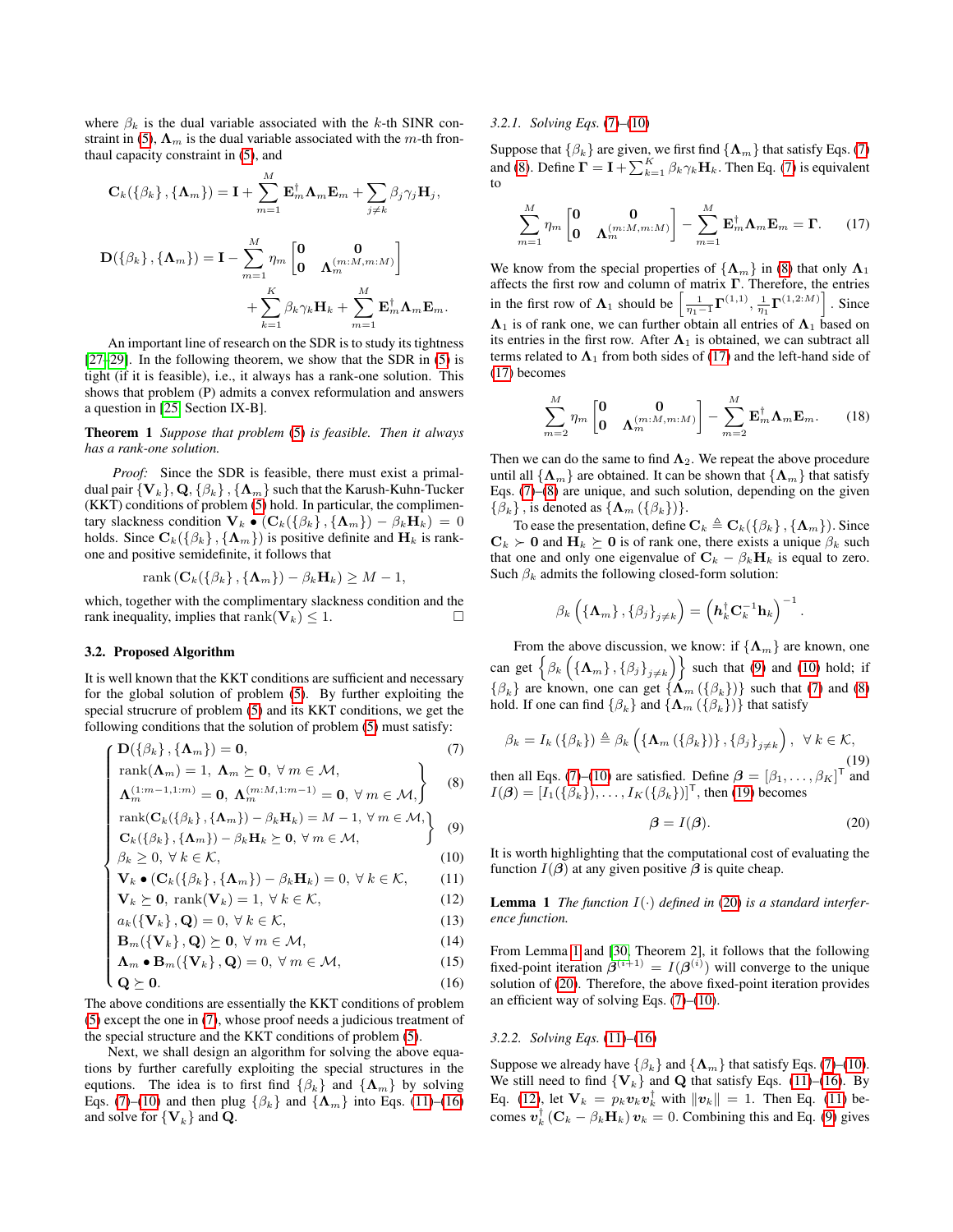$(\mathbf{C}_k - \beta_k \mathbf{H}_k) \mathbf{v}_k = \mathbf{C}_k \mathbf{v}_k - \beta_k \mathbf{h}_k \left( \mathbf{h}_k^{\dagger} \mathbf{v}_k \right) = \mathbf{0}$ . Hence,  $\mathbf{v}_k$  can be solved explicitly as follows:

<span id="page-3-0"></span>
$$
\boldsymbol{v}_k = \frac{\mathbf{C}_k^{-1} \boldsymbol{h}_k}{\left\| \mathbf{C}_k^{-1} \boldsymbol{h}_k \right\|}.
$$
 (21)

Let  $\mathbf{U}_k = \boldsymbol{v}_k \boldsymbol{v}_k^{\dagger}$ . Substituting [\(21\)](#page-3-0) into [\(13\)](#page-2-0), one has

$$
p_k \mathbf{U}_k \bullet \mathbf{H}_k - \gamma_k \left( \sum_{j \neq k} p_j \mathbf{U}_j \bullet \mathbf{H}_k + \mathbf{Q} \bullet \mathbf{H}_k + \sigma^2 \right) = 0.
$$

Then one can solve for  $p_k$  as follows:

$$
p_k\left(\mathbf{Q}, \left\{p_j\right\}_{j\neq k}\right) = \frac{\gamma_k\left(\sum_{j\neq k} p_j \mathbf{U}_j \bullet \mathbf{H}_k + \mathbf{Q} \bullet \mathbf{H}_k + \sigma^2\right)}{\mathbf{U}_k \bullet \mathbf{H}_k}.
$$
\n(22)

Now suppose  $\{p_k\}$  are known. By Eq. [\(8\)](#page-2-0), one can decompose  $\bm{\Lambda}_m$  into  $\bm{\Lambda}_m = \bm{\lambda}_m \bm{\lambda}_m^\dagger,$  where  $\bm{\lambda}_m = \left[0,\ldots,0,\bm{\lambda}_m^{(m)},\ldots,\bm{\lambda}_m^{(M)}\right]^\mathsf{T}$ This decomposition, together with Eqs.  $(14)$  and  $(15)$ , implies

<span id="page-3-1"></span>
$$
\mathbf{B}_{m}\lambda_{m}=\mathbf{0},\ \forall\ m\in\mathcal{M}.\tag{23}
$$

.

Next we solve [\(23\)](#page-3-1) from  $m = M$  to  $m = 1$  and can obtain the desired Q. More specifically, when  $m = M$ , since  $\lambda_M^{(M)} > 0$ , it follows that

<span id="page-3-2"></span>
$$
\mathbf{Q}^{(M,M)} = \frac{\sum_{k=1}^{K} \mathbf{V}_k^{(M,M)}}{\eta_m - 1}.
$$
 (24)

When  $m = M - 1$ , we can substitute [\(24\)](#page-3-2) into [\(23\)](#page-3-1) to solve for  $\mathbf{Q}^{(M-1,M-1)}$ ,  $\mathbf{Q}^{(M,M-1)}$ , and  $\mathbf{Q}^{(M-1,M)}$ . In particular, we can obtain  $\mathbf{Q}^{(M-1,M)}$  by using the last equation of [\(23\)](#page-3-1) with  $m =$  $M - 1$ ; then we can further obtain  $\mathbf{Q}^{(\bar{M}-1,M-1)}$  by using the sec-ond last equation of [\(23\)](#page-3-1) with  $m = M - 1$ . In fact, each step of the above procedure admits a closed-form solution. We can do the same sequentially to solve problem [\(23\)](#page-3-1) with  $m = M - 2, M - 3, \ldots, 1$ . Denote the solution to [\(23\)](#page-3-1) as  $\mathbf{Q}(\{p_k\})$ .

Similarly, we can define a fixed-point iteration to solve Eqs. [\(11\)](#page-2-0)– [\(16\)](#page-2-0) for the desired  ${V_k}$  and Q and show that the fixed-point iteration is a standard interference function and thus converges to the unique solution. We omit the details due to the space reason.

#### *3.2.3. Proposed Fixed-Point Iteration Algorithm*

Now, we present the algorithm for solving problem [\(5\)](#page-1-1) (equivalent to problem (P)). The algorithm first finds  $\{\beta_k\}$  and  $\{\Lambda_m\}$  that satisfy Eqs. [\(7\)](#page-2-0)–[\(10\)](#page-2-0); with found  $\{\beta_k\}$  and  $\{\Lambda_m\}$  fixed, the algorithm then finds  $\{V_k\}$  and Q that satisfy Eqs. [\(11\)](#page-2-0)–[\(16\)](#page-2-0). Hence,  $\{V_k\}$ , Q,  $\{\beta_k\}$ , and  $\{\Lambda_m\}$  together satisfy Eqs. [\(7\)](#page-2-0)–[\(16\)](#page-2-0) and thus is a KKT point of problem [\(5\)](#page-1-1). Since rank  $(V_k) = 1$  for all k, we can recover the optimal solution for problem (P). The pseudocodes of the proposed algorithm are given in Algorithm [1.](#page-3-3)

| <b>Algorithm 1</b> Proposed Algorithm for Solving Problem (P) |  |  |  |  |
|---------------------------------------------------------------|--|--|--|--|
|---------------------------------------------------------------|--|--|--|--|

- 1: Find  $\{\beta_k\}$  and  $\{\Lambda_m\}$  that satisfy Eqs. [\(7\)](#page-2-0)–[\(10\)](#page-2-0) by performing the fixed-point iteration in [\(20\)](#page-2-3) on  $\{\beta_k\}$  until the desired error bound is met.
- 2: Find  $\{V_k\}$  and Q that satisfy Eqs. [\(11\)](#page-2-0)–[\(16\)](#page-2-0) by performing an appropriate fixed-point iteration on  $\{p_k\}$  until the desired error bound is met.
- <span id="page-3-3"></span>3: Find  $v_k$  such that  $\mathbf{V}_k = v_k v_k^{\dagger}, \ \forall \ k \in \mathcal{K}$ .
- 4: **Output:**  $\{v_k\}$  and **Q**.

<span id="page-3-4"></span>

Fig. 1: (a) Average sum power versus the user rate target; (b) Average CPU time versus the user rate target.

## Theorem 2 *If the SDR in* [\(5\)](#page-1-1) *is feasible, then proposed Algorithm [1](#page-3-3) returns the optimal solution of problem (P).*

In addition to the global optimality, proposed Algorithm 1 is also computationally efficient, as the evaluation of the functions in fixed-point iterations is computationally cheap.

# 4. SIMULATION RESULTS

In this section, we present some simulation results to show the correctness and the efficiency of proposed Algorithm [1](#page-3-3) for solving problem (P). We consider a network with  $M = 8$  relays and  $K = 10$ users, where the wireless channels between these relays and users are generated based on the i.i.d. Rayleigh fading model following  $\mathcal{CN}(0,1)$ , and the fronthaul capacities between all relays and the CP are set to be 3 bits per symbol (bps). Moreover, the noise powers at the users are set to be  $\sigma^2 = 1$ . The rate targets for all the users are assumed to be identical. All simulation results are obtained by averaging over 200 Monte-Carlo runs.

We compare the proposed algorithm with the following two benchmarks. (i) Benchmark1 is to directly call CVX [\[31\]](#page-4-14) to solve the SDR in [\(5\)](#page-1-1). This benchmark is helpful in verifying the tightness of the corresponding SDR as well as the correctness of Theorem 2. (ii) Benchmark2 is the proposed algorithm in [\[25\]](#page-4-9). This algorithm first uses the fixed-point iteration to solve the dual uplink problem and then calls CVX to solve the reduced primal downlink problem with fixed beamforming vectors (which is a convex problem). The key difference of the proposed algorithm and the algorithm in [\[25\]](#page-4-9) is that our proposed algorithm uses the fixed-point iteration algorithm for solving the primal problem by exploiting more special structures in the problem (after solving the dual problem).

Fig. [1 \(a\)](#page-3-4) plots the average sum power obtained by the proposed algorithm and two benchmarks, where the user rate target ranges from 0.2 to 1.2 bps. We can see from the figure that all the three algorithms return the same solution. This verifies the tightness of the SDR (i.e., Theorem 1) and the global optimality of the solution returned by the proposed algorithm (i.e., Theorem 2). Fig. [1 \(b\)](#page-3-4) plots the average CPU time taken by different algorithms. We can observe from the figure that: Benchmark2 performs much efficient than Benchmark1 and our proposed algorithm performs the most efficient. In particular, our proposed algorithm significantly outperforms Benchmark2 in terms of the CPU time and the CPU time gap tends to become large as the user rate target becomes large (i.e., as the corresponding problem becomes difficult). These preliminary results illustrate high efficiency and global optimality of our proposed algorithm as well as the important role of Lagrangian duality in exploiting the special problem structure in the algorithmic design.